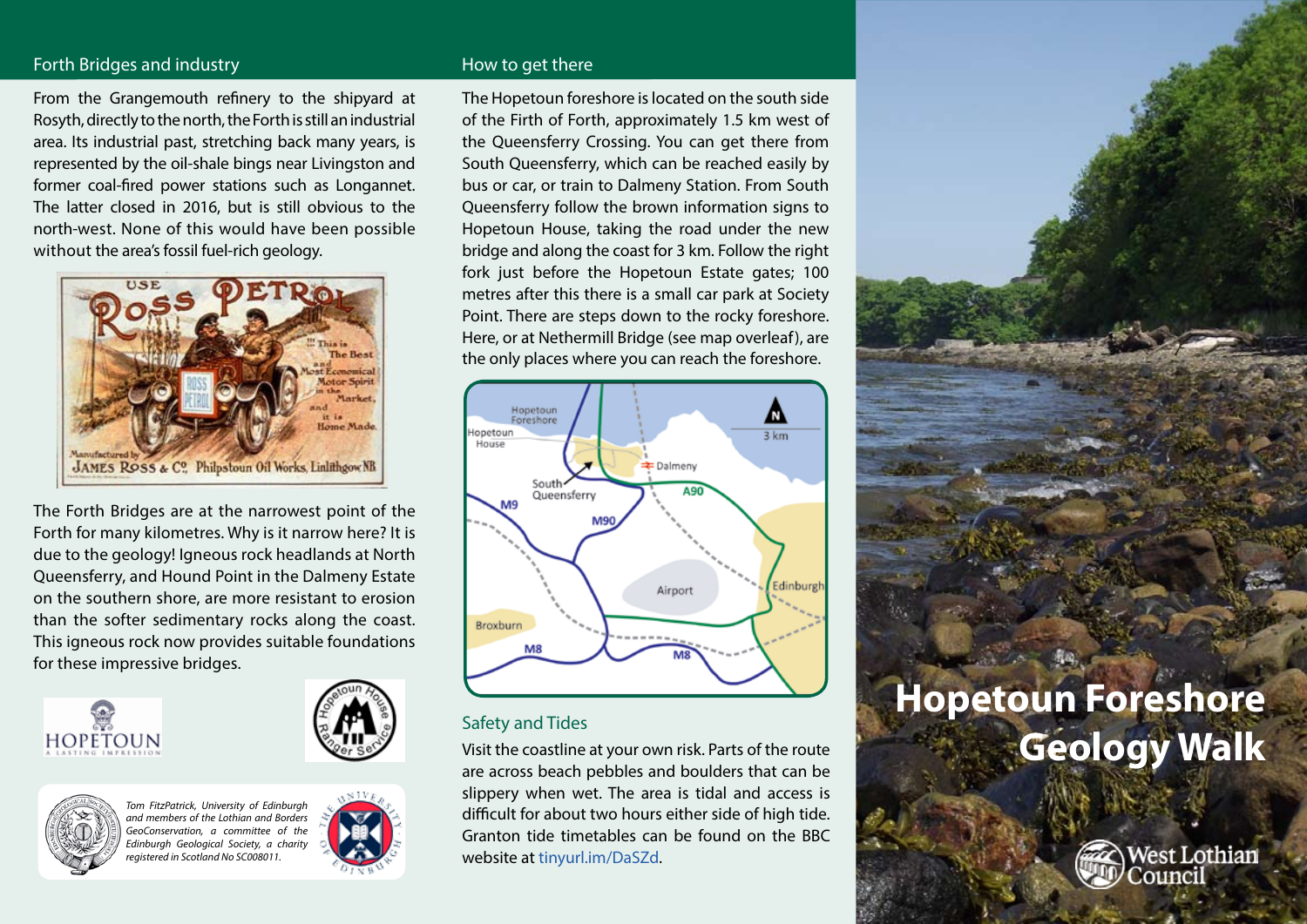Scotland is the birthplace of modern geology and key aspects of the subject were developed here. For example, James Hutton (1726 – 1797) established that geological formations took much longer to lay down than the 6000 or so years that the then-contemporary estimates of the age of the Earth allowed. He also proposed that the geological processes like erosion, deposition and volcanic activity occurring today were the same as those that had operated in the past. In the 19<sup>th</sup> century this concept was developed as the *'Theory of Uniformitarianism'* popularised by Sir Charles Lyell; see Stop 3. Scotland has a varied and active geological history, ranging from rocks as much as three thousand million years old in the North-west Highlands, to recent beach deposits like those at Abercorn Point. The Hopetoun foreshore highlights two distinct geological periods when conditions here were very different: the Carboniferous Period and the Quaternary. In both cases though, sea level change affected the local environment.

### Back in warmer climes : The Carboniferous Period 359-299 million years ago

At this time Scotland sat just south of the Equator. The climate was mainly hot and wet, but with short drier periods. Sea level fluctuated, resulting in frequently changing environments, from land to sea, to rivers, to swamps, to shallow lakes and lagoons. Dense forests, which covered the land, are the source of much of Scotland's coal. Tectonic subsidence allowed over 5 km of Carboniferous sedimentary rocks to accumulate across the Central Belt. Volcanic activity was also widespread across this area: for example Arthur's Seat, Edinburgh and the Bathgate Hills, West Lothian.





### Geological History **Scientific Interest (SSSI)** The Quaternary: the last two million years Scientific Interest (SSSI)

During the Quaternary Period, Scotland has been intermittently covered by a great ice sheet. These fluctuations were triggered by large-scale global climate change. The last major ice sheet peaked in size 21,000 years ago, reaching as far south as mid-Wales and The Wash in eastern England; evidence for this is seen across the UK. At times, Scotland was beneath at least 1 km of ice that covered even the highest mountains. Glaciers scoured the surface creating 'crag-and-tail' features like Binny Craig, near Livingston (which has a geology leaflet) and Castle Rock, Edinburgh. Many of Scotland's sea lochs, including the Firth of Forth, were formed by glaciers, which gouged out rock below present day sea level, for example to a depth of almost 200 metres below sea level off Bo'ness, 8 km to the west.

When the glaciers retreated, meltwater often cut deep gorges, like the one through which the River Almond flows upstream from Cramond. The huge weight taken off the land resulted in uplift, which formed the iconic raised beaches seen around the Scottish coast; including the Hopetoun Shore (Stops 4 and 6). Hopetoun's present landscape has been shaped by this glacial action.

### How Raised Beaches form



*Before 21,000 years ago – Thick ice sheet weighing land down for thousands of years. By 15,000 years ago this area was free of ice*



*7,000 years ago – Sea and land rise. Erosion and deposition by the sea forms a beach.*

*Last 6,000 years – Land continues to rise, lifting the beach out of the water creating a raised beach.*

# Local Geodiversity Site (LGS) and Site of Special

The Forth Estuary is a biological and geological SSSI. The biological SSSI is to protect the important habitats for the many birds that come to feed and breed on the Forth's mudflats, sand dunes and rock islands every year.

A Local Geodiversity Site represents a particular landform, landscape or rock feature. The British Geological Survey and West Lothian Council have identified 50 sites across West Lothian that embody the area's geology and landscape; five of these are along the Hopetoun Foreshore. These are designated as important sites to demonstrate the variety of local geodiversity for planning, management and educational purposes.

Geological sites across the Forth have helped the understanding of Earth's history; including raised beaches, glacial erratics, volcanic activity and Carboniferous sedimentary rocks. Evidence for all of these can be seen in this leaflet. Both disturbing of the wildlife and hammering the rocks are not encouraged.

### Local Sites and Amenities

Hopetoun House [\(www.hopetoun.co.uk\)](http://hopetoun.co.uk/), often referred to as Scotland's finest stately home, dates from the  $17<sup>th</sup>$ century. It was designed by William Bruce who also designed Holyrood Palace in Edinburgh. Hopetoun House is very close to this geology walk. The grounds, house and cafe are open from Easter to September; an admission fee applies. South Queensferry has the nearest public conveniences, shops, pubs and cafes open all year.

Birdlife on the Firth of Forth The coastline of the Firth of Forth is a Site of Special Scientific Interest due to its geology and birdlife. Many habitats exist in the area for birds, from the islands, like the Bass Rock, which during the breeding season is white with gannets, to the mudflats off the Inner Forth, including Hopetoun. The mudflats annually host tens of thousands of migratory wintering birds, which join the resident breeding population. In the winter months during low tide they can be seen feeding on the food-rich mudflats. They include bartailed godwits and dunlin, which come from as far away as the Arctic to spend the winter months here.